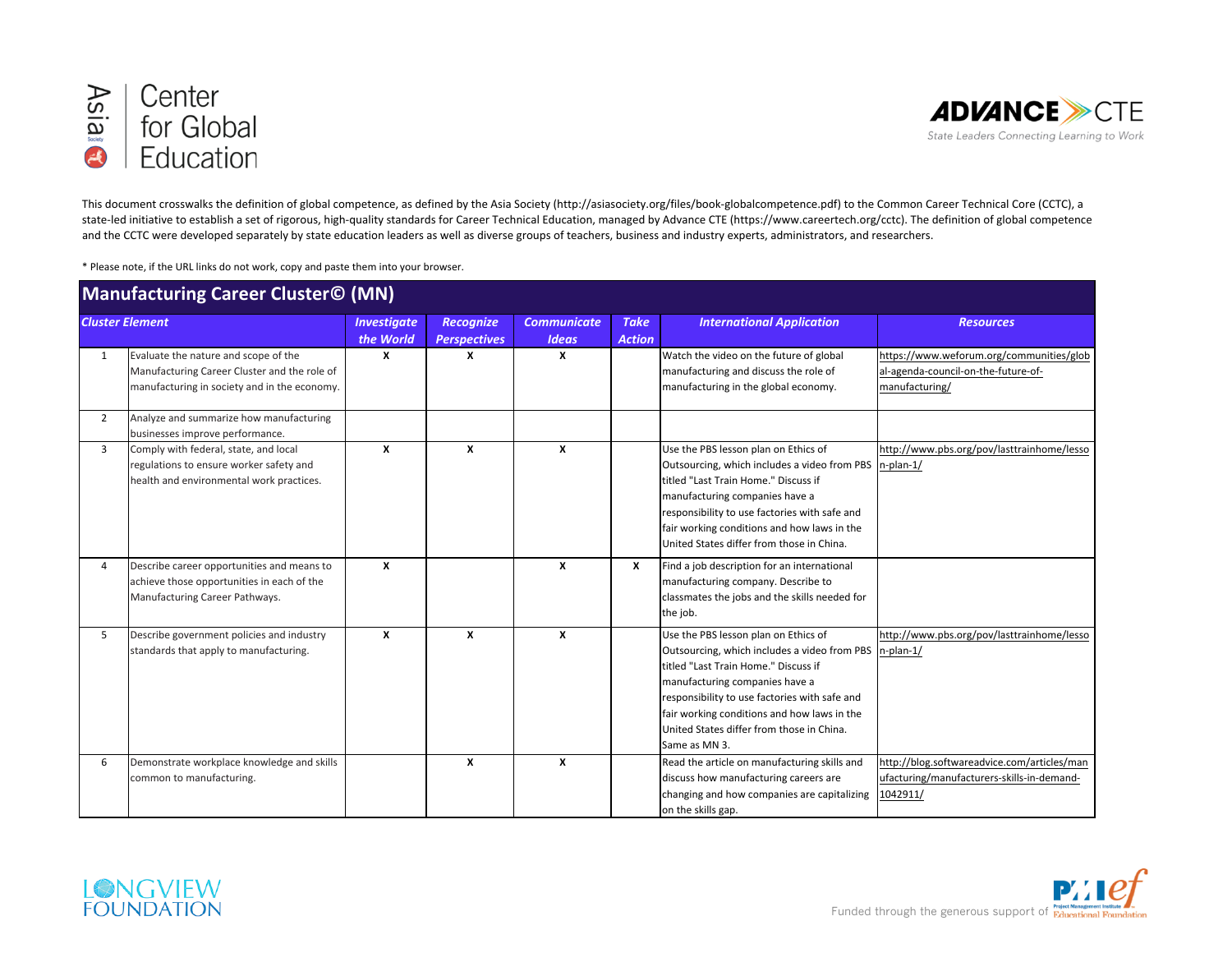



|                | <b>Cluster Element</b>                                      | <b>Investigate</b> | <b>Recognize</b>    | <b>Communicate</b> | <b>Take</b>   |                                                                                          |                                                               |
|----------------|-------------------------------------------------------------|--------------------|---------------------|--------------------|---------------|------------------------------------------------------------------------------------------|---------------------------------------------------------------|
|                |                                                             | the World          | <b>Perspectives</b> | <b>Ideas</b>       | <b>Action</b> | <b>International Application</b>                                                         | <b>Resources</b>                                              |
|                |                                                             |                    |                     |                    |               |                                                                                          |                                                               |
| 1              | Demonstrate the safe use of manufacturing                   |                    |                     |                    |               |                                                                                          |                                                               |
| $\overline{2}$ | equipment.<br>Develop safety plans for production processes | $\boldsymbol{x}$   | $\mathbf{x}$        | $\boldsymbol{x}$   |               | In teams, allow students to research a country http://www.ilo.org/dyn/normlex/en/f?p=100 |                                                               |
|                |                                                             |                    |                     |                    |               | of choice on the International Labour                                                    | 0:11003:0::NO:::                                              |
|                | that meet health, safety, and environmental                 |                    |                     |                    |               |                                                                                          |                                                               |
|                | standards.                                                  |                    |                     |                    |               | Organization's website under "Country                                                    |                                                               |
| 3              | Demonstrate a safety inspection process to                  | $\boldsymbol{x}$   | X                   | $\boldsymbol{x}$   |               | Profiles." Have each team prepare a brief                                                |                                                               |
|                | assure a healthy and safe manufacturing                     |                    |                     |                    |               | report for the class on that country's policies                                          |                                                               |
|                | environment.                                                |                    |                     |                    |               | and standards adopted. Allow students to                                                 |                                                               |
| 4              | Evaluate a system of health, safety, and/or                 | $\boldsymbol{x}$   | X                   | $\boldsymbol{x}$   |               | discuss the similarities and differences they                                            |                                                               |
|                | environmental programs, projects, policies, or              |                    |                     |                    |               | notice between the countries.                                                            |                                                               |
|                | procedures to determine compliance.                         |                    |                     |                    |               |                                                                                          |                                                               |
| 5              | Evaluate continuous improvement protocols                   | $\boldsymbol{x}$   | X                   | $\boldsymbol{x}$   |               |                                                                                          |                                                               |
|                | and techniques in health, safety, and/or                    |                    |                     |                    |               |                                                                                          |                                                               |
|                | environmental practices.                                    |                    |                     |                    |               |                                                                                          |                                                               |
| 6              | Conduct job safety and health analysis for                  |                    |                     |                    |               |                                                                                          |                                                               |
|                | manufacturing jobs, equipment, and                          |                    |                     |                    |               |                                                                                          |                                                               |
|                | processes.                                                  |                    |                     |                    |               |                                                                                          |                                                               |
| $\overline{7}$ | Develop the components of a training                        |                    | X                   | $\boldsymbol{x}$   |               | Review the OSHA International website to                                                 | https://www.osha.gov/international/                           |
|                | program based on environmental health and                   |                    |                     |                    |               | review the updates to OSHA concerns                                                      |                                                               |
|                | safety regulations.                                         |                    |                     |                    |               | internationally. As a class, discuss some of the                                         |                                                               |
|                |                                                             |                    |                     |                    |               | current news.                                                                            |                                                               |
|                | Logistics & Inventory Control Career Pathway (MN-LOG)       |                    |                     |                    |               |                                                                                          |                                                               |
|                | <b>Cluster Element</b>                                      | <b>Investigate</b> | <b>Recognize</b>    | <b>Communicate</b> | <b>Take</b>   | <b>International Application</b>                                                         | <b>Resources</b>                                              |
|                |                                                             | the World          | <b>Perspectives</b> | <b>Ideas</b>       | <b>Action</b> |                                                                                          |                                                               |
| $\mathbf{1}$   | Demonstrate positive customer service skills                |                    |                     | X                  |               | Review the information on the website and                                                | https://www.groovehq.com/support/how-to-                      |
|                | in regard to logistics and inventory control                |                    |                     |                    |               | watch the video. Discuss how customer                                                    | deliver-international-customer-service                        |
|                | issues.                                                     |                    |                     |                    |               | service and language skills can impact                                                   |                                                               |
|                |                                                             |                    |                     |                    |               | international supply chain issues.                                                       |                                                               |
| $\overline{2}$ | Demonstrate proper handling of products and                 |                    |                     |                    |               |                                                                                          |                                                               |
|                | materials in a manufacturing facility.                      |                    |                     |                    |               |                                                                                          |                                                               |
| $\overline{3}$ | Develop a safety inspection process to assure               |                    | $\boldsymbol{x}$    | $\boldsymbol{x}$   |               | After discussing the safety inspection process,                                          | http://www.nytimes.com/2013/09/02/busine                      |
|                | a healthy and safe manufacturing facility.                  |                    |                     |                    |               | read the NY Times article and discuss how to                                             | ss/global/superficial-visits-and-trickery-                    |
|                |                                                             |                    |                     |                    |               | ensure healthy and safe manufacturing                                                    | undermine-foreign-factory-                                    |
|                |                                                             |                    |                     |                    |               | facilities abroad.                                                                       | inspections.html? r=0                                         |
|                |                                                             |                    |                     |                    |               |                                                                                          |                                                               |
| 4              |                                                             |                    | $\mathbf{x}$        | $\boldsymbol{x}$   |               |                                                                                          |                                                               |
|                | Manage inventory using logistics and control                |                    |                     |                    |               | Have students read the article and discuss                                               | http://www.inboundlogistics.com/cms/article                   |
|                | processes and procedures.                                   |                    |                     |                    |               | how managing inventory and logistics<br>internationally can impact business              | /from-the-outside-in-supply-chain-as-strategic-<br>advantage/ |

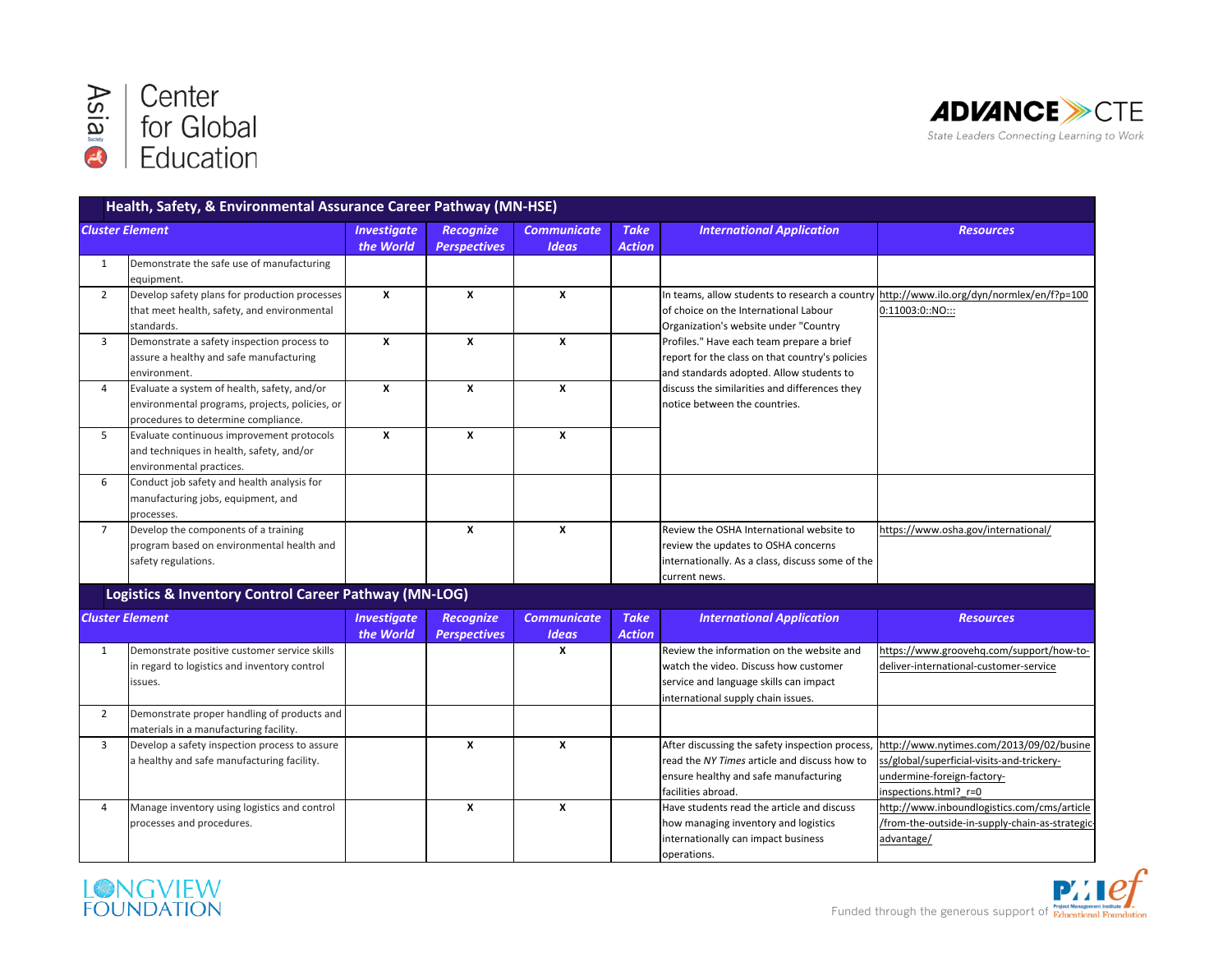



|                        | Maintenance, Installation, & Repair Career Pathway (MN-MIR)                                                                                     |                                 |                                         |                                    |                              |                                                                                                                                                                                                                                                              |                                                                                                                                                                         |
|------------------------|-------------------------------------------------------------------------------------------------------------------------------------------------|---------------------------------|-----------------------------------------|------------------------------------|------------------------------|--------------------------------------------------------------------------------------------------------------------------------------------------------------------------------------------------------------------------------------------------------------|-------------------------------------------------------------------------------------------------------------------------------------------------------------------------|
| <b>Cluster Element</b> |                                                                                                                                                 | <b>Investigate</b>              | <b>Recognize</b>                        | <b>Communicate</b>                 | <b>Take</b>                  | <b>International Application</b>                                                                                                                                                                                                                             | <b>Resources</b>                                                                                                                                                        |
|                        |                                                                                                                                                 | the World                       | <b>Perspectives</b>                     | <b>Ideas</b>                       | <b>Action</b>                |                                                                                                                                                                                                                                                              |                                                                                                                                                                         |
| 1                      | Demonstrate maintenance skills and proficient<br>operation of equipment to maximize<br>manufacturing performance.                               |                                 |                                         |                                    |                              |                                                                                                                                                                                                                                                              |                                                                                                                                                                         |
| $\overline{2}$         | Demonstrate the safe use of manufacturing<br>equipment to ensure a safe and healthy<br>environment.                                             |                                 |                                         |                                    |                              |                                                                                                                                                                                                                                                              |                                                                                                                                                                         |
| $\overline{3}$         | Diagnose equipment problems and effectively<br>repair manufacturing equipment.                                                                  |                                 |                                         |                                    |                              |                                                                                                                                                                                                                                                              |                                                                                                                                                                         |
| 4                      | Investigate and employ techniques to<br>maximize manufacturing equipment<br>performance.                                                        | X                               |                                         |                                    |                              | Watch Daimler career video in the Global<br>Comptence through CTE toolkit. How do they<br>learn from factories in other countries and<br>leverage that for their factories around the<br>world?                                                              | http://asiasociety.org/education/ctetoolkit                                                                                                                             |
| 5                      | Implement a preventative maintenance<br>schedule to maintain manufacturing<br>equipment, tools, and workstations.                               |                                 |                                         |                                    |                              |                                                                                                                                                                                                                                                              |                                                                                                                                                                         |
| 6                      | Implement an effective, predictive, and<br>preventive manufacturing equipment<br>maintenance program.                                           |                                 |                                         |                                    |                              |                                                                                                                                                                                                                                                              |                                                                                                                                                                         |
|                        | Manufacturing Production Process Development Career Pathway (MN-PPD)                                                                            |                                 |                                         |                                    |                              |                                                                                                                                                                                                                                                              |                                                                                                                                                                         |
|                        | <b>Cluster Element</b>                                                                                                                          | <b>Investigate</b><br>the World | <b>Recognize</b><br><b>Perspectives</b> | <b>Communicate</b><br><b>Ideas</b> | <b>Take</b><br><b>Action</b> | <b>International Application</b>                                                                                                                                                                                                                             | <b>Resources</b>                                                                                                                                                        |
| 1                      | Produce quality products that meet<br>manufacturing standards and exceed<br>customer satisfaction.                                              |                                 |                                         |                                    |                              |                                                                                                                                                                                                                                                              |                                                                                                                                                                         |
| $\overline{2}$         | Research, design and implement alternative<br>manufacturing processes to manage<br>production of new and/or improved products.                  |                                 | X                                       | $\boldsymbol{x}$                   |                              | the Future, into eight groups in class, each<br>taking one of the eight sections. Have groups<br>share the information they read in the order<br>presented in the report. Discuss the impact of<br>globalization on advanced manufacturing of<br>the future. | Jigsaw the PDF report by GE, The Workforce of http://dsg.files.app.content.prod.s3.amazona<br>ws.com/gereports/wp-<br>content/uploads/2016/04/04184419/AM FIN<br>AL.pdf |
| 3                      | Monitor, promote, and maintain a safe and<br>productive workplace using techniques and<br>solutions that ensure safe production of<br>products. |                                 |                                         |                                    |                              |                                                                                                                                                                                                                                                              |                                                                                                                                                                         |



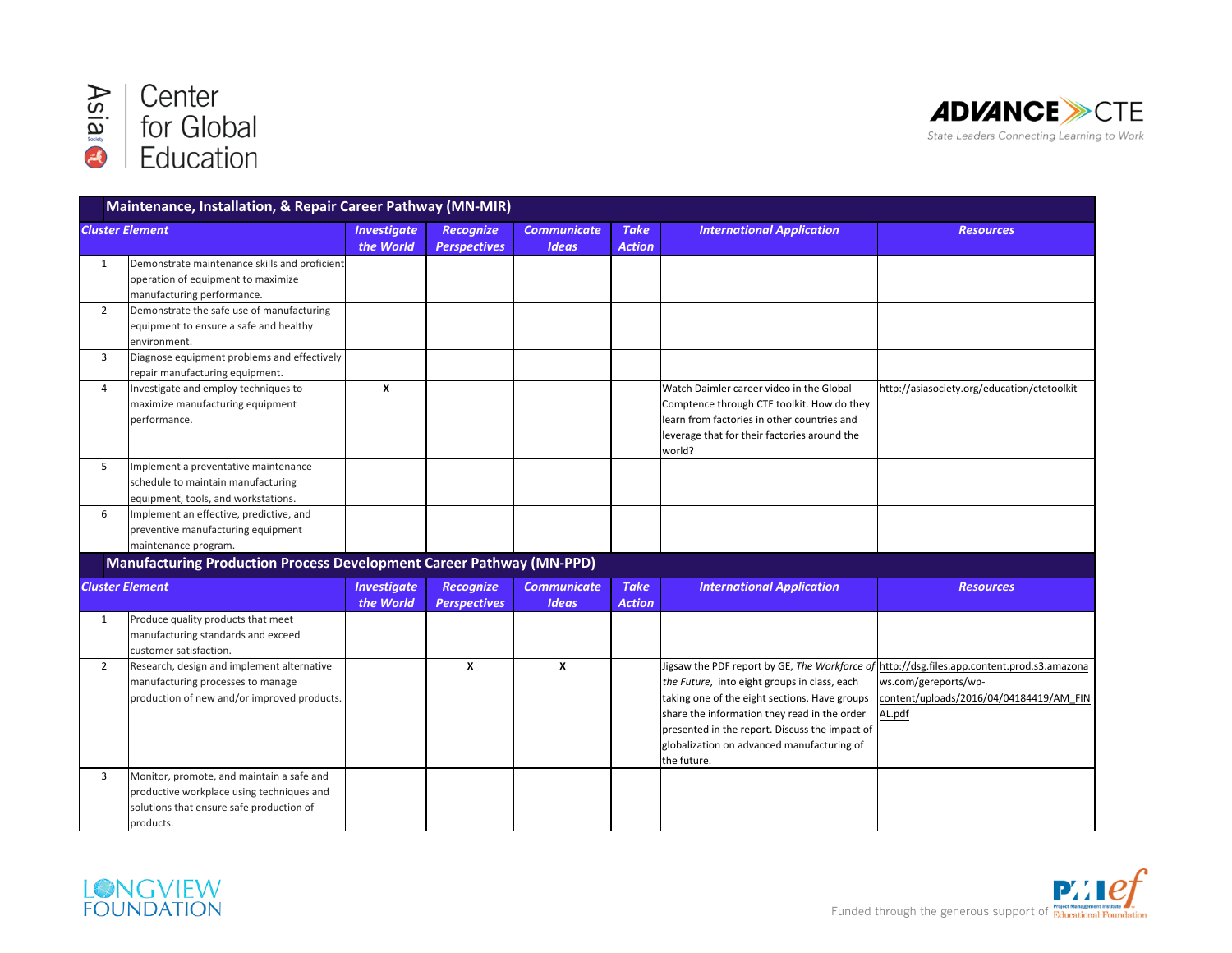



| $\sqrt{2}$             | Implement continuous improvement<br>processes in order to maintain quality within                                |                                 |                                         |                                    |                              |                                                                                                                                                                                                                                                                                                                                                               |                                                                                                                                   |
|------------------------|------------------------------------------------------------------------------------------------------------------|---------------------------------|-----------------------------------------|------------------------------------|------------------------------|---------------------------------------------------------------------------------------------------------------------------------------------------------------------------------------------------------------------------------------------------------------------------------------------------------------------------------------------------------------|-----------------------------------------------------------------------------------------------------------------------------------|
| 5                      | manufacturing production.<br>Develop procedures to create products that<br>meet customer needs.                  | X                               | $\boldsymbol{x}$                        | $\mathbf{x}$                       |                              | In teams, have students read the MasterCard<br>Biz article "Going Global: Adapting Your<br>Products to Meet the Needs of the<br>Marketplace." Have students then select a<br>local product and a country to expand to.<br>Using the tips in the article, students write a<br>list of considerations for expanding that<br>product into the country of choice. | http://www.mastercardbiz.com/blog/2013/05<br>/24/going-global-adapting-your-products-to-<br>meet-the-needs-of-the-marketplace/    |
|                        | <b>Production Career Pathway (MN-PRO)</b>                                                                        |                                 |                                         |                                    |                              |                                                                                                                                                                                                                                                                                                                                                               |                                                                                                                                   |
| <b>Cluster Element</b> |                                                                                                                  | <b>Investigate</b><br>the World | <b>Recognize</b><br><b>Perspectives</b> | <b>Communicate</b><br><b>Ideas</b> | <b>Take</b><br><b>Action</b> | <b>International Application</b>                                                                                                                                                                                                                                                                                                                              | <b>Resources</b>                                                                                                                  |
| $\mathbf{1}$           | Diagnose production process problems and<br>take corrective action to meet production<br>quality standards.      |                                 |                                         |                                    |                              |                                                                                                                                                                                                                                                                                                                                                               |                                                                                                                                   |
| $\overline{2}$         | Manage safe and healthy production working<br>conditions and environmental risks.                                |                                 | $\boldsymbol{x}$                        | X                                  |                              | on the Foundation for Teaching Economics                                                                                                                                                                                                                                                                                                                      | Use the "Standing Up for Sweatshops" activity http://www.fte.org/teacher-resources/lesson-<br>plans/tradelessons/standing-up-for- |
| 3                      | Make continuous improvement<br>recommendations based on results of<br>production process audits and inspections. |                                 | $\mathbf{x}$                            | X                                  |                              | website. For the Production Career Pathway,<br>extend the discussion questions to include<br>managing safe and healthy production<br>working conditions and improving conditions<br>in other countries. This activity could be done<br>with a business class to have a cross<br>discussion on the economic impact of<br>production choices.                   | sweatshops/                                                                                                                       |
| $\overline{4}$         | Coordinate work teams when producing<br>products to enhance production process and<br>performance.               |                                 | $\boldsymbol{x}$                        | X                                  |                              | Use the lesson plan from the World Affairs<br>Council, Washington, DC, on "Culture and<br>Communication." Discuss how this could be<br>specific to coordinating international<br>production work teams.                                                                                                                                                       | https://www.worldaffairsdc.org/Attachments/<br>CultureandCommunicationsLessonPlan.pdf                                             |
| 5                      | Demonstrate the safe use of manufacturing<br>equipment.                                                          |                                 |                                         |                                    |                              |                                                                                                                                                                                                                                                                                                                                                               |                                                                                                                                   |